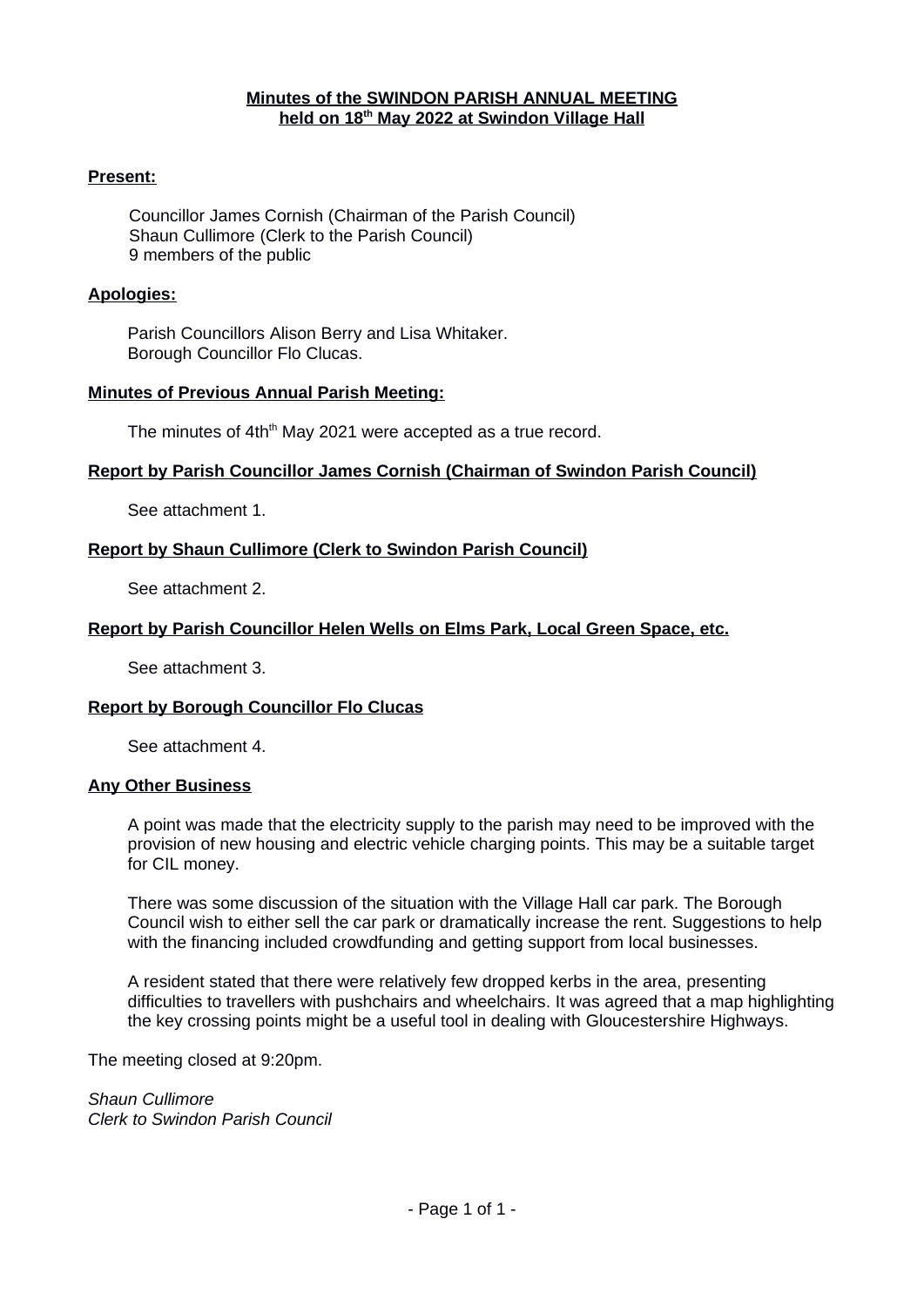# **ATTACHMENT 1**

### **Chairman 's Report to the**

### **Swindon Parish Annual Meeting 2021-2022**

As Swindon Parish Council Chair, I am pleased to welcome you to your Annual Parish Meeting. As this is our first annual meeting since 2019 due to the COVID 19 pandemic I'd like to reflect on the challenges, progress, and achievements of the 2 ½ years

We've welcomed four new parish councillors: Lisa Whitaker, Natalie Blankley, Sharon Collicutt, and Alison Berry. All bring a new different skill sets and perspectives to the council, and we are delighted that they have stepped up to server their community. As well as welcoming new parish councillors we have had several councillors decide to step down. I'd like to thank Yolande Booysie and Stuart Deakin for their contributions over the past years. Peter Allen has served this community for over 20 years, firstly as a parish councillor and later as chairmen. His has contributed to many projects and campaigns over the years, spanning from the for runner to our local green space, to spending countless hours reviewing planning applications. To put it simply, our community would not be where it is today without Peter. He will be missed.

The Elms Park development planning consent continues to provide a steady workstream for the Parish Council. During COVID, the application for Phase 1A was submitted, with various revisions since. The Parish Council has reviewed every revision, providing detailed technical responses that total over 100,00 words. Helen will be presenting on the latest status of the development; however, I would like to state that our objectives is to ensure that Elms Park represents the best in sustainable development and enhances the offering to the community.

Very much linked to the Elms Park development, plans for M5 Junction 10 upgrade are gaining momentum. Two public consultations have been so far undertaken as part of the consent process. The Parish Council has provided detailed responses to both consultations, and we are delighted that many of our comments have been incorporated into the scheme. This includes the provision for greater active transport corridors, the segregation of local access from the dual carriageway and the abandonment of removing right turns at the Aldi / Sainsbury's junction. We are currently planning to step-up engagement with the project team as the DCO application approaches.

Of course, the defining "event" of the past several years has been the COVID-19 pandemic. The Parish Council has played its part in supporting the local community with our Here To Help scheme. Over twenty-five volunteers from across the Parish assisted vulnerable persons with their shopping, medicine collections and transportation. In total we were able to help over ten households through the Parish,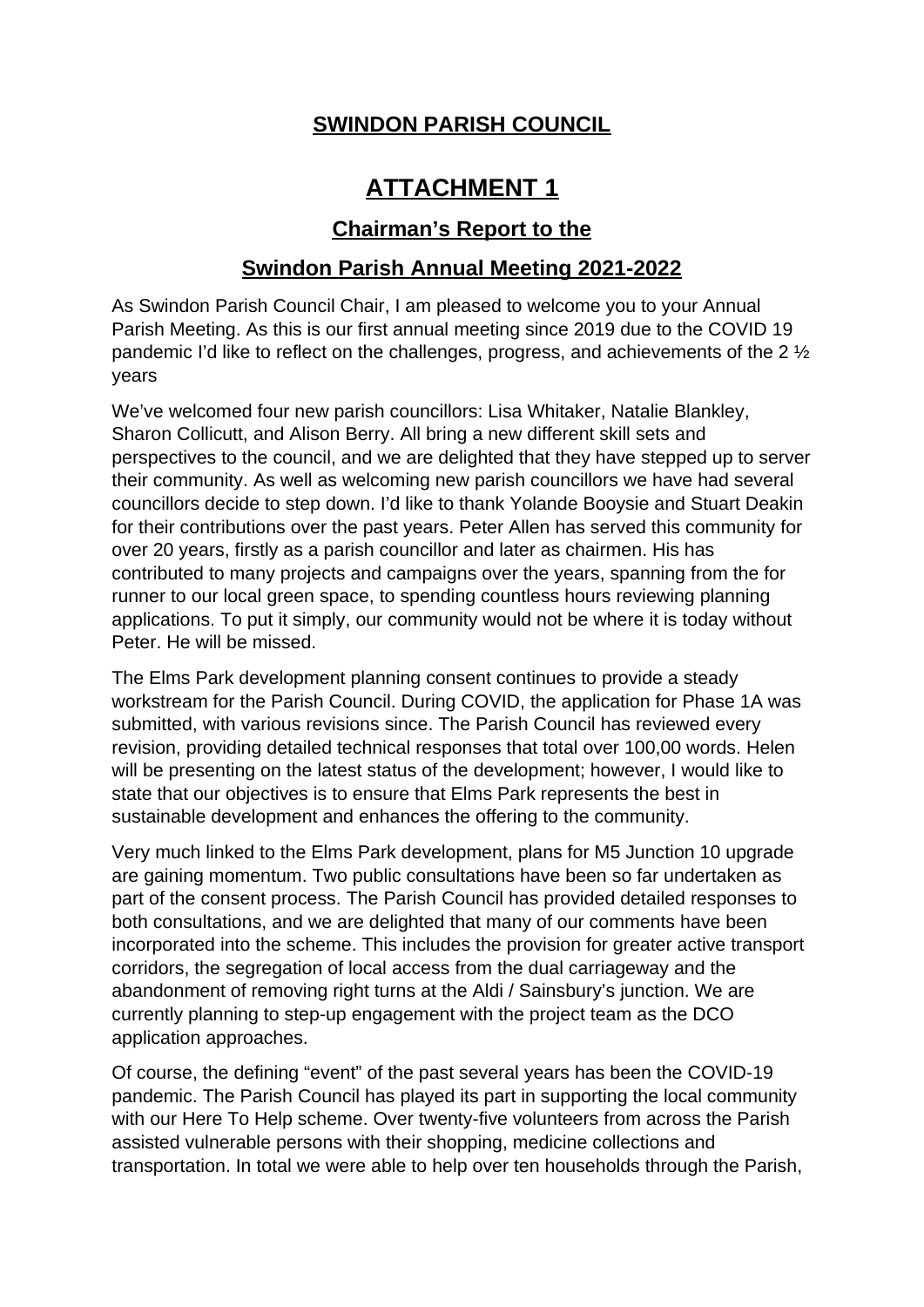with several support packages lasting for over 6 months. I'd also like to extend my thanks to Flo Claus, our Cheltenham Borough Councillor, for all her work since the beginning of the pandemic in support of residents. I'm delighted to say that when asked, our community stepped up to support our most vulnerable and some great friendships have been forged.

Being a Parish Council is a very re-wording experience. COVID showed us the impact a small group of dedicated people can have. As a Parish Council, you can give as little or as much time as you have. If you'd like to find out more about how you can get involved, please to speak to once of councillors here tonight.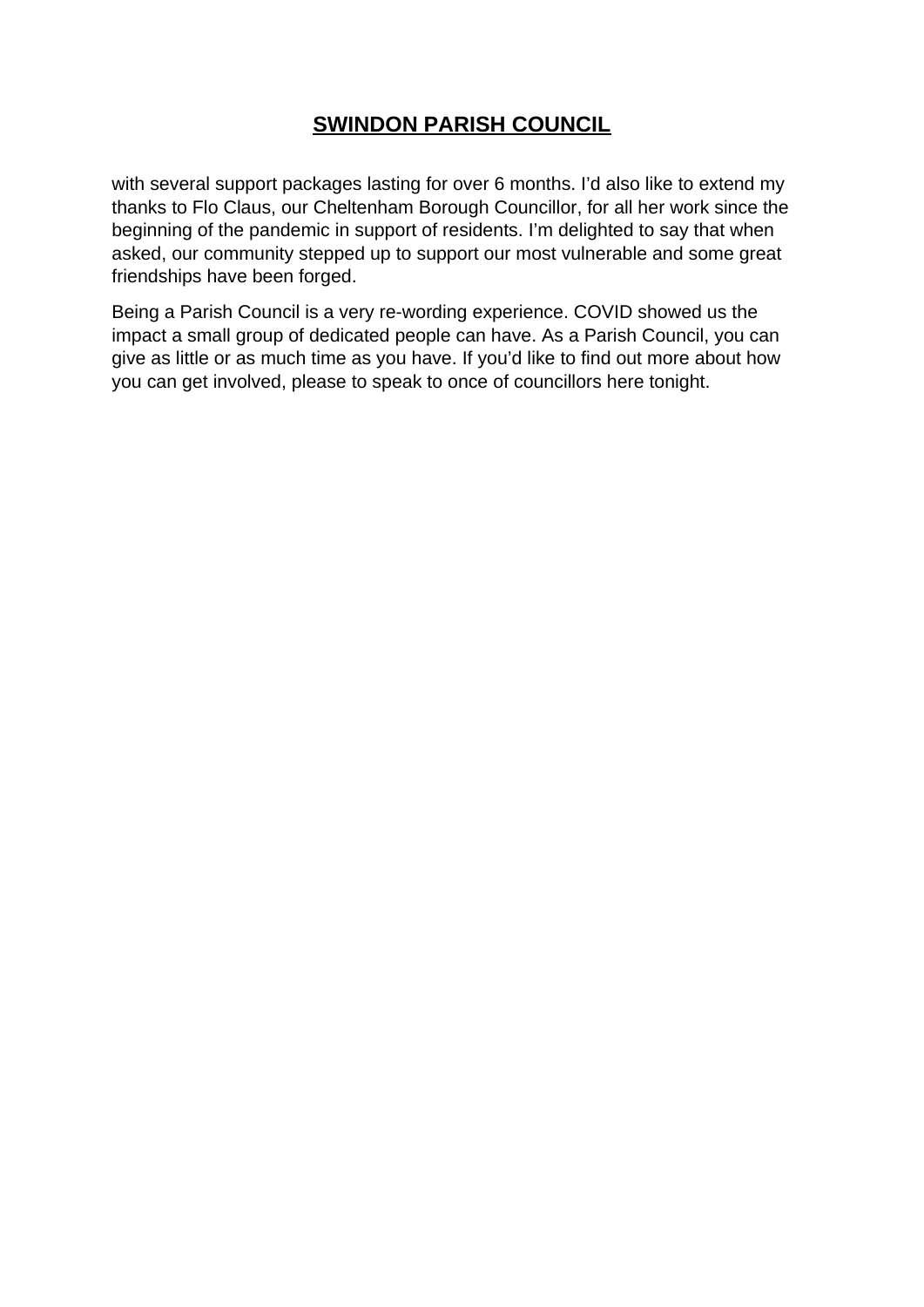## **ATTACHMENT 2**

### **Clerk's Report to the Swindon Parish Annual Meeting 2021-2022**

The accounts for the year ending  $31<sup>st</sup>$  March 2022 have been prepared and are on the website (and below).

Our annual internal audit has been completed with no major observations.

Our main source of income is the precept collected via council tax. We also receive rental income from the allotments and advertising income from the Village News (though the latter has diminished greatly since Covid). Last year we received a £2,000 grant, so the last year's income is down on 2020-2021 by approximately £3,000.

Our main items of expenditure are my salary, publishing the Village News and subscriptions to relevant organisations.

In the year we still generated a surplus of £2,246.15. Projects on which we budgeted to spend money have not yet come to fruition.

One project was to complete a footpath across the front of the gym to allow pedestrians to transit between Swindon Road and Wymans Lane without having to cross multiple roads. Sadly, there are services in the grass verge that prevent this from happening. Hopefully a pelican crossing will be installed, not our first choice solution but safer than the status quo.

We have completed a project to restore and refurbish the war memorial.

We have yet to deal with the two chestnut trees in the Amenity Area or to decide what to do about the sundial mosaic.

Overall our reserves stand at £31,895.57. On that basis we chose to keep our precept the same. The increased tax base (though new homes) means that the bill for the parish portion of council tax has slightly reduced for residents.

We are working with the Village Hall and the Borough Council to seek a resolution to the issue of the Village Hall car park. The Borough Council wish to dramatically increase the rent or to sell the car park. It is expected that our reserves might have a significant role to play in resolving this issue and protecting this vital community asset for the future.

At the recent election Peter Allen, Chair of the council who has served the community for many years, decided not to seek re-election. We also lost Yolande Booyse. Alison Berry has joined us. we now have six councillors (one man and five women, bucking the national trend). We still have three vacancies.

Shaun Cullimore Clerk to Swindon Parish Council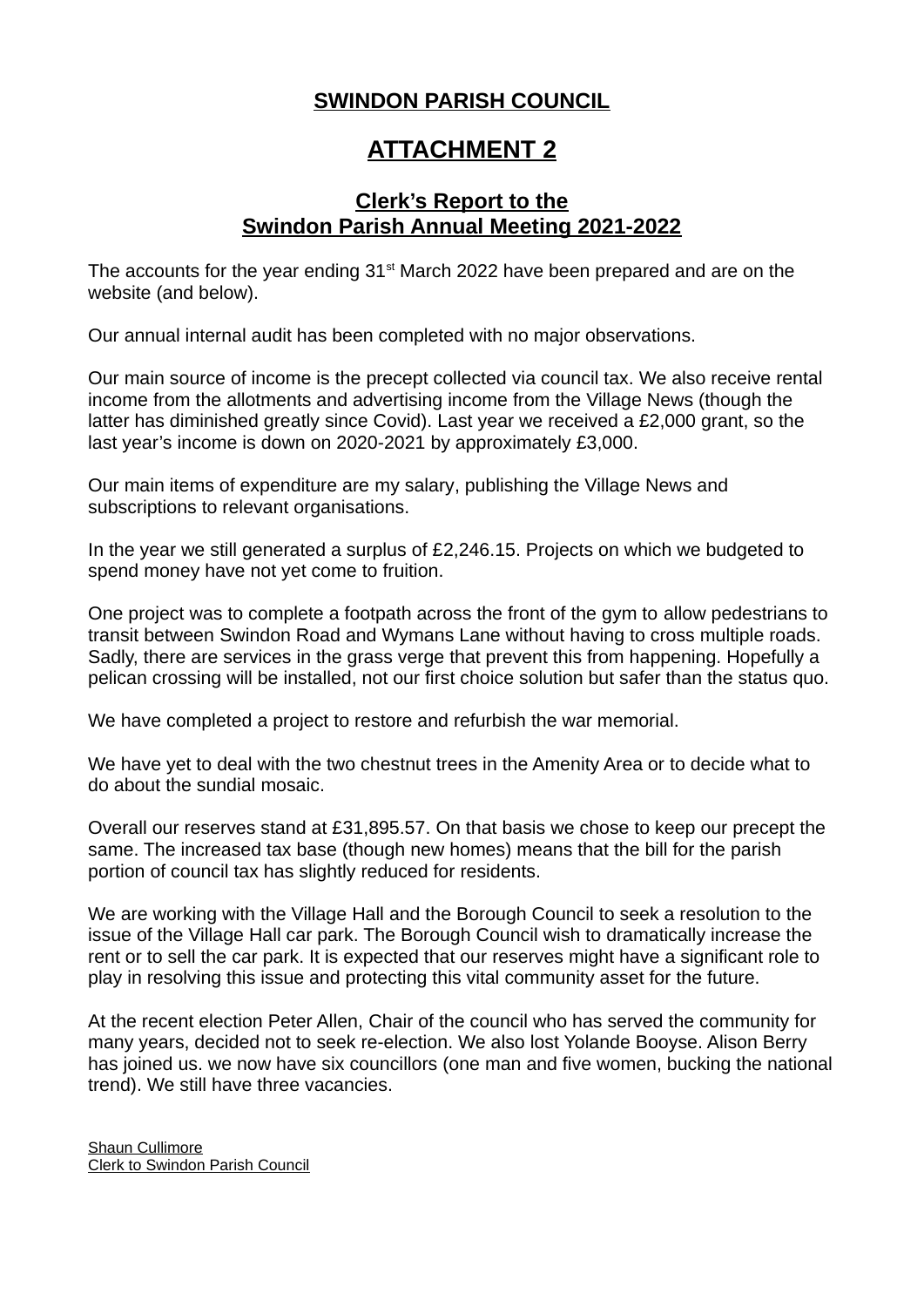### **SWINDON PARISH COUNCIL INCOME AND EXPENDITURE**

|                                                 | 2021-2022    | 2020-2021    | 2019-2020  | 2018-2019  |
|-------------------------------------------------|--------------|--------------|------------|------------|
| <b>INCOME</b>                                   |              |              |            |            |
| Precept                                         | £12,175.58   | £12,218.28   | £11,862.41 | £11,516.90 |
| Other income                                    |              |              |            |            |
| Allotment rents                                 | £1,271.00    | £1,193.00    | £1,271.00  | £1,166.00  |
| Village News adverts                            | £72.00       | £387.00      | £630.00    | £444.50    |
| Misc (see note 1)                               | £37.42       | £260.23      | £20.23     | £20.23     |
| Interest                                        | £0.36        | £1.00        | £1.92      | £1.94      |
| Growing Our Communities grant                   | £0.00        | £2,000.00    | £0.00      | £0.00      |
| "Being a Better Councillor" course (see note 3) | £0.00        | £550.00      | £0.00      | £0.00      |
| Support grant                                   | £0.00        | £0.00        | £0.00      | £340.00    |
| <b>Total income</b>                             | £13,556.36   | £16,609.51   | £13,785.56 | £13,489.57 |
| <b>EXPENDITURE</b>                              |              |              |            |            |
| Staff costs                                     | £5,637.76    | £5,588.20    | £5,406.16  | £5,247.13  |
| Other costs                                     |              |              |            |            |
| Administration                                  | £1,201.41    | £2,189.82    | £1,217.22  | £1,601.40  |
| Communications (see note 2)                     | £2,645.48    | £2,432.82    | £1,758.92  | £1,754.50  |
| Ground works                                    | £112.36      | £462.08      | £0.00      | £555.00    |
| Allotments                                      | £0.00        | £17.29       | £17.83     | £0.00      |
| Meeting room costs                              | £240.00      | £0.00        | £240.00    | £240.00    |
| Grant to Royal British Legion                   | £90.00       | £90.00       | £80.00     | £188.84    |
| Special projects                                | £1,383.20    | £580.87      | £1,426.16  | £1,356.00  |
| Total expenditure                               | £11,310.21   | £11,361.08   | £10,146.29 | £10,942.87 |
| Surplus (deficit) for year                      | £2,246.15    | £5,248.43    | £3,639.27  | £2,546.70  |
| Retained surplus b/f                            | £29,649.42   | £24,400.99   | £20,761.72 | £18,215.02 |
| General fund c/f                                | £31,895.57   | £29,649.42   | £24,400.99 | £20,761.72 |
|                                                 |              |              |            |            |
| <b>REPRESENTED BY</b>                           |              |              |            |            |
| Cash at bank                                    | £34,072.59   | £31,831.57   | £25,414.16 | £21,383.45 |
| Debtors including reclaimable VAT               | £259.83      | £240.77      | £2.10      | £450.58    |
| Pre-paid expenses                               | £10.38       | £22.37       | £11.65     | £0.00      |
| Creditors                                       | $-E2,447.23$ | $-E2,445.29$ | $-E873.92$ | $-E928.31$ |
| Pre-paid income                                 | £0.00        | £0.00        | $-E153.00$ | $-E144.00$ |
|                                                 | £31,895.57   | £29,649.42   | £24,400.99 | £20,761.72 |

Note 1 – Includes waiving of room hire fees by Village Hall in 2019-2020

Note 2 – Cost of Village News and web site

Note 3 – Swindon Parish paid £450 to GAPTC for putting on the course and collected £550 from attendees from other parishes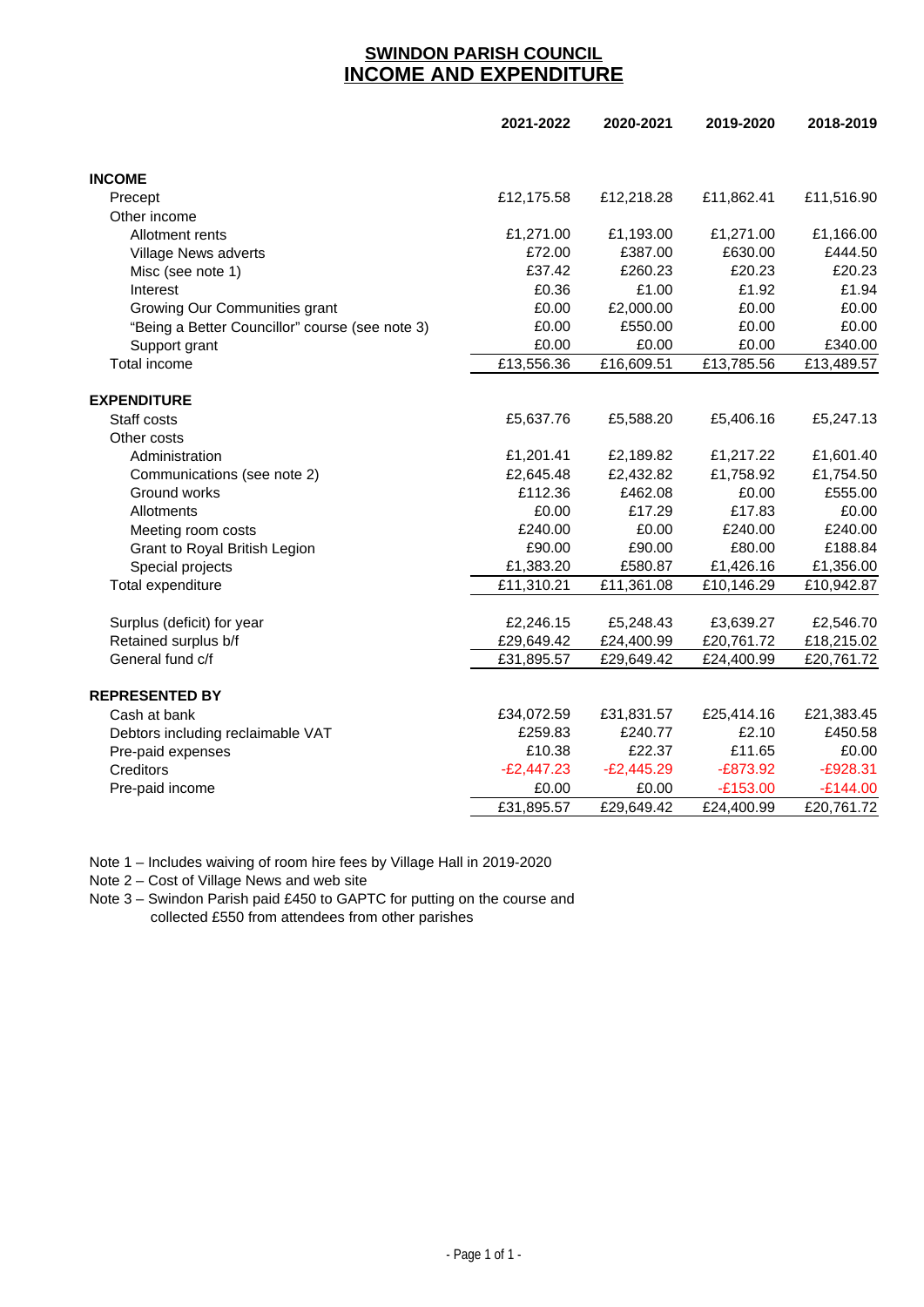# **ATTACHMENT 3**

### **Report from Parish Councillor Helen Wells to the Swindon Parish Annual Meeting 2021-2022**

Helen Wells gave an overview of the present situation with Elms Park and Swindon Farm planning applications and also an update on the Cyber Park.

A copy of Helen's presentation is available at:

https://swindonparish.org.uk/sites/default/files/other/2022-05- 18 joint core strategy and local green space update.pdf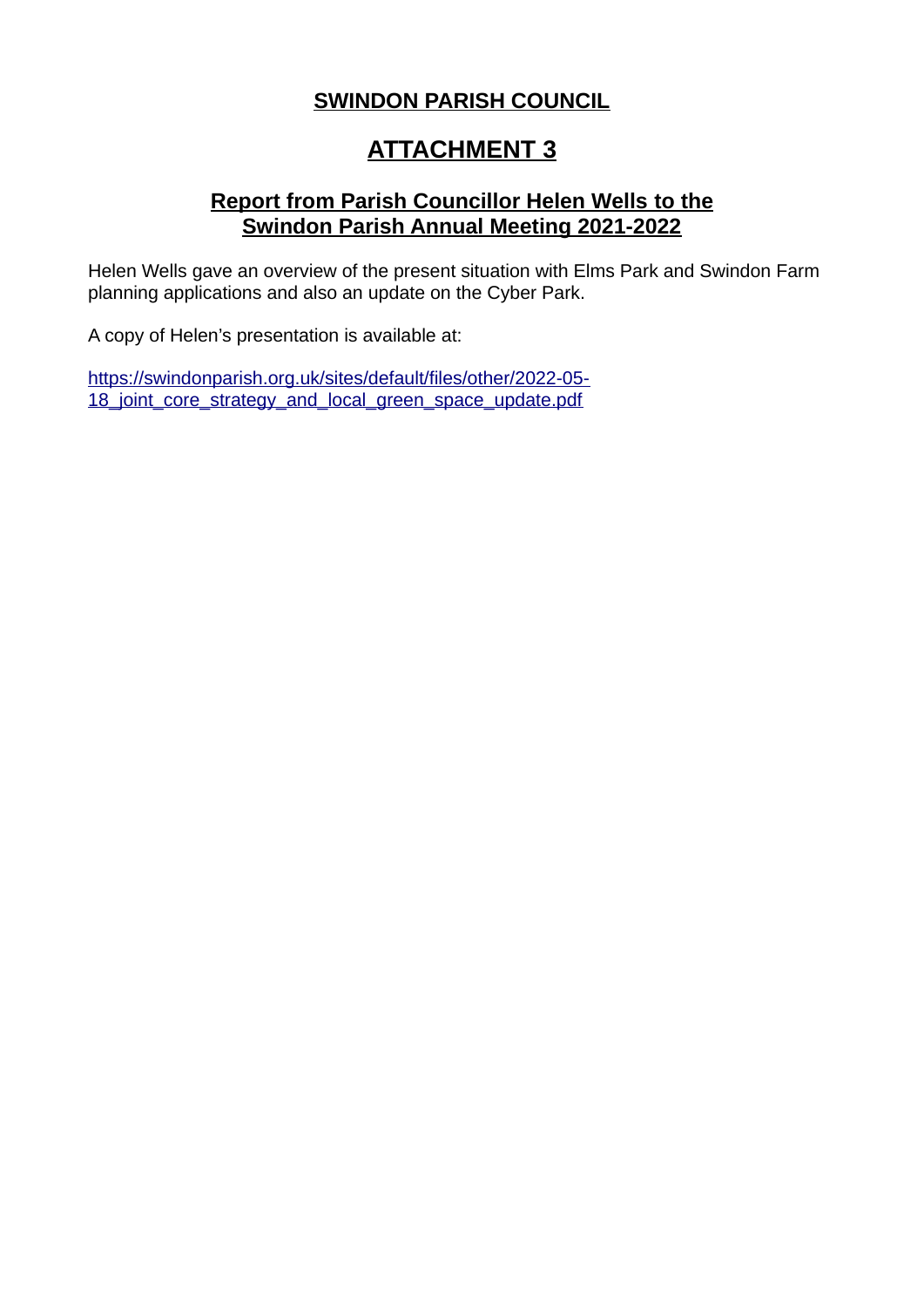# **ATTACHMENT 4**

### **Report from Borough Councillor Flo Clucas to the Swindon Parish Annual Meeting 2021-2022 (read by James Cornish in Flo's absence)**

I have been working with the Parish Council and the Borough Council to secure the future of the Village Hall Car Park.

In Windyridge Gardens the pathway to the rear of houses is to be cleared of overgrown trees. Works order has been raised.

In Church Road the County Council has confirmed H markings will be reinstated following a complaint.

In Linwell Close safety issues in relation to parking have been reported. Also reported exit issues for vehicles coming down the main road or seeking to exit from side roads onto the main road.

In Stanwick Crescent the road surface has been reported for repair.

In Limber Hill Ubico has been asked about problems in relation to pathways. Hopefully this will be sorted shortly and weeds will also be removed.

In Yeend Close rubbish has been reported for removal.

In Swindon Lane (Woodlands Park to Guestriss Cottages) the uneven pavement has been reported for repair to the County Council. An examination has been done but no report has been received yet as to what work is to be done.

In Drayton Close no objections have been raised to the planned street party.

In Hayden Road a water leak has been caused by the use of inadequately sized piping following a repair. The work is likely to have to be redone.

In New Barn Lane and Evesham Road safety issues have been reported to the County Council in relation particularly to the speed of traffic and cyclists.

There will be a meeting at the Jockey club next week in relation to post race issues raised following the Cheltenham Festival. In particular the issue of urination in streets and on hedges and on verges by those leaving the race meetings has been a major problem.

A range of matters have been raised with planning authorities in relation to Elms Park and Swindon Farm. These have been reported to the parish council and we will chase them up in meetings with officers over the next few months. Both of the applications must follow the agreements reached in relation to NW Cheltenham and cannot simply ignore them.

That includes:

• energy, no fitting of gas boilers;